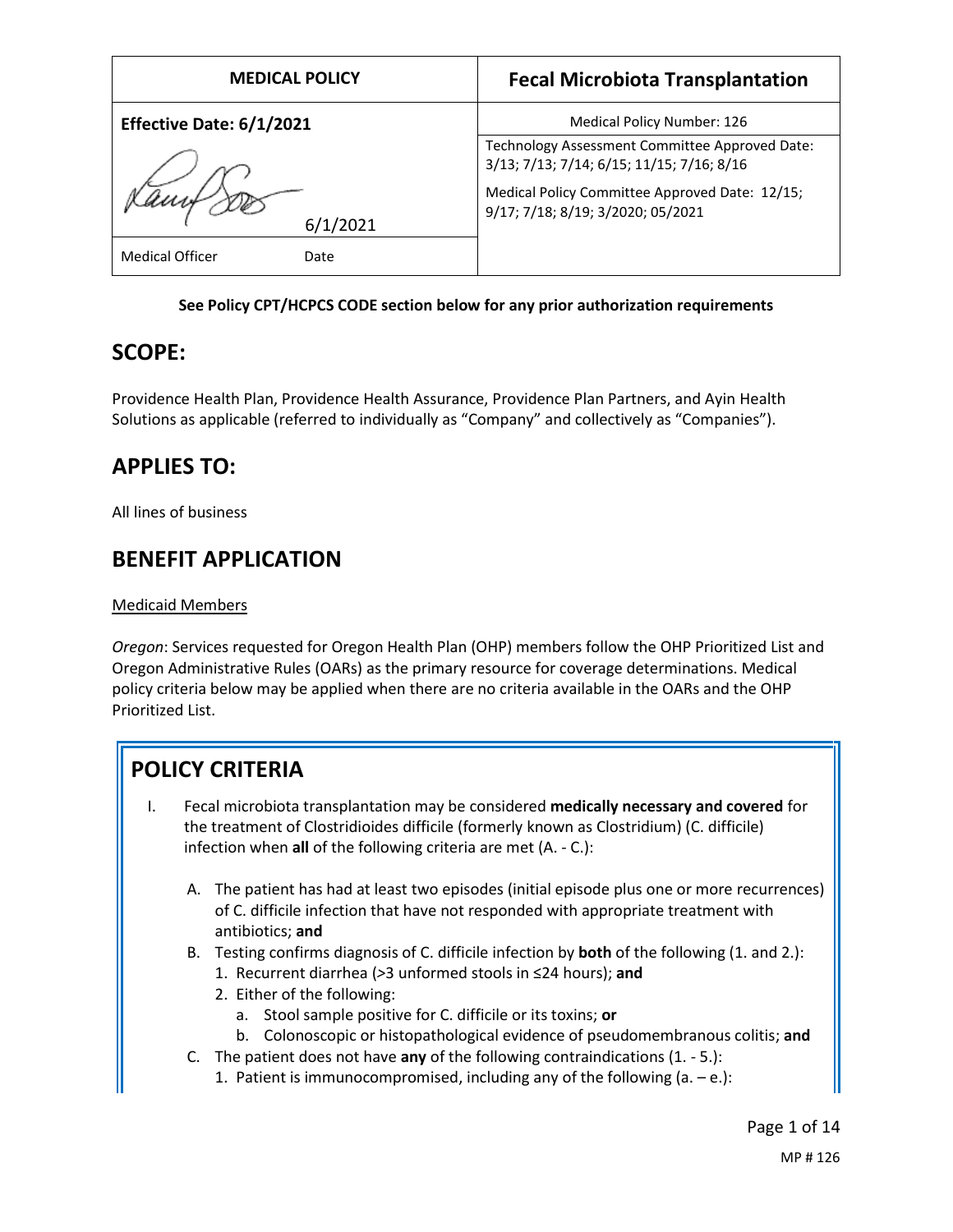| <b>MEDICAL POLICY</b>                                                                                                                                                                                                                                                                                                                                                                                                                                        | <b>Fecal Microbiota Transplantation</b>                                                                                                                                                                                                                                                                                                                                                                                                                                                                                |
|--------------------------------------------------------------------------------------------------------------------------------------------------------------------------------------------------------------------------------------------------------------------------------------------------------------------------------------------------------------------------------------------------------------------------------------------------------------|------------------------------------------------------------------------------------------------------------------------------------------------------------------------------------------------------------------------------------------------------------------------------------------------------------------------------------------------------------------------------------------------------------------------------------------------------------------------------------------------------------------------|
| а.<br>chemotherapeutic antineoplastic agents)<br>b. Advanced HIV/acquired immune deficiency syndrome<br>Recent bone marrow transplant<br>C.<br>d. Decompensated liver cirrhosis<br>e. Other causes of severe immunodeficiency<br>on route of administration)<br>3. Pregnancy<br>4. Use of ongoing antibiotics for indications other than CDI<br>5. Toxic megacolon or ileus<br>ΙΙ.                                                                           | Patients on major immunosuppressive agents (e.g., high-dose corticosteroids,<br>calcineurin inhibitors, mammalian target of rapamycin (mTOR) inhibitors,<br>lymphocyte-depleting biological agents, anti-tumor necrosis factor agents,<br>2. Anatomic contraindications to nasogastric tube, enema, or colonoscopy (dependant<br>Fecal microbiota transplantation is considered investigational and not covered when<br>criterion I. above is not met, including but not limited to treatment for any of the following |
| $(A. - C.):$<br>A. Initial episode or first recurrence/occurrence of CDI<br>B. When one of the contraindications noted above is present<br>$11.$ :<br>1. Chronic fatigue syndrome<br>2. Constipation<br>3. Graft-versus-host disease of the gut<br>4. Hepatic encephalopathy<br>6. Intestinal multidrug-resistant bacterial decolonization<br>7. Irritable Bowel Syndrome<br>8. Metabolic syndrome<br>9. Obesity<br>10. Parkinson's disease<br>11. Pouchitis | C. For conditions other than CDI, including but not limited to, any of the following (1. -<br>5. Inflammatory bowel disease (including ulcerative colitis Crohn's disease)                                                                                                                                                                                                                                                                                                                                             |

**Link to <u>Policy Summary</u>** 

# **BILLING GUIDELINES**

- Fecal microbiota transplantation pills should be billed with HCPCS code J7999.
- Colonoscopy (or other instillation methods) may not be billed separately, as HCPCS code G0455 includes "instillation by any method."
- Use of codes other than HCPCS code G0455 for this procedure (e.g., 44705 or 44799) is not appropriate.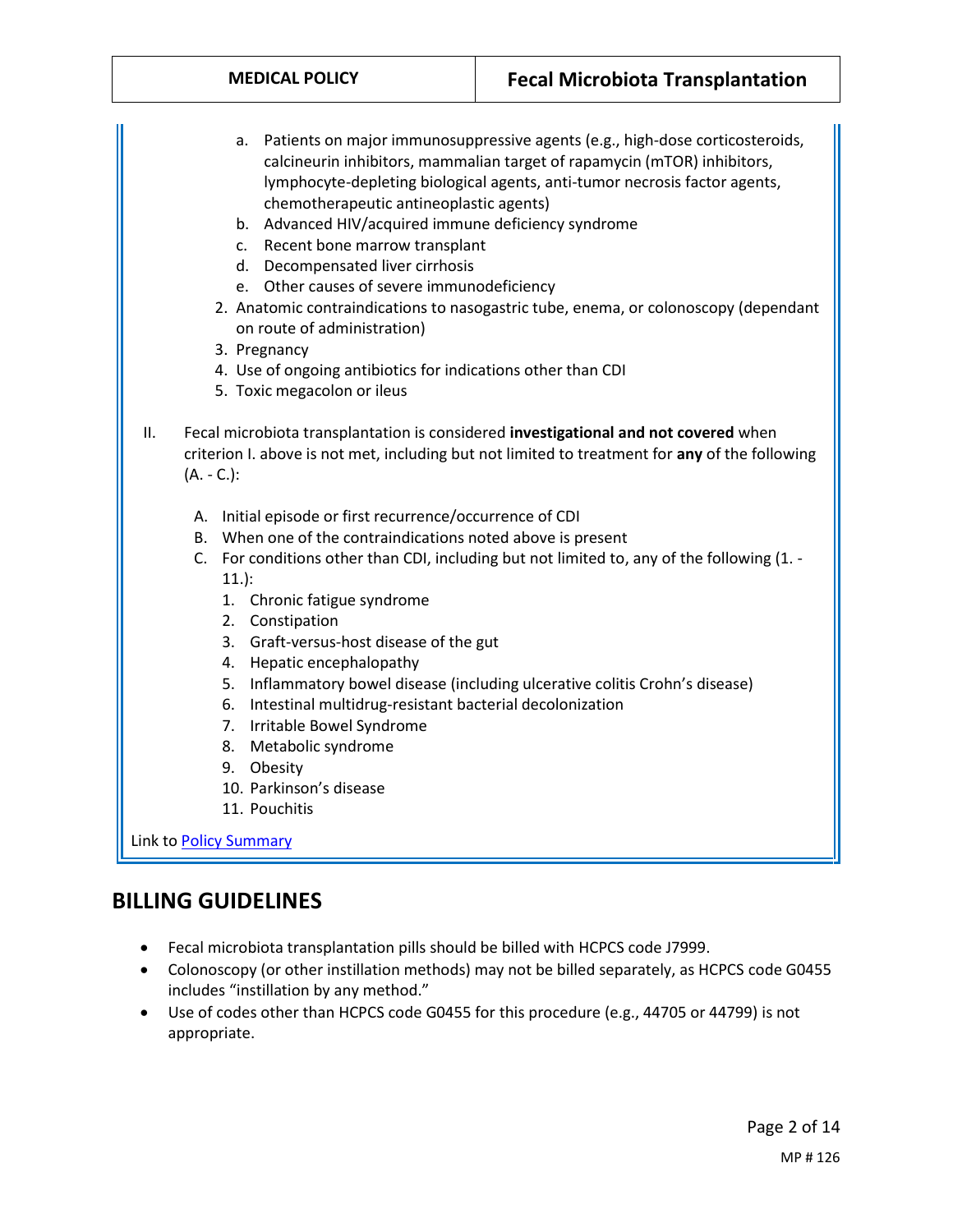## **CPT/HCPCS CODES**

| <b>All Lines of Business</b>                                                                    |                                                                                                            |
|-------------------------------------------------------------------------------------------------|------------------------------------------------------------------------------------------------------------|
|                                                                                                 | <b>Prior Authorization Required</b>                                                                        |
| G0455                                                                                           | Preparation with instillation of fecal microbiota by any method, including assessment of<br>donor specimen |
| <b>Not Covered</b>                                                                              |                                                                                                            |
| 44705                                                                                           | Preparation of fecal microbiota for instillation, including assessment of donor specimen                   |
| <b>Unlisted Codes</b>                                                                           |                                                                                                            |
| All unlisted codes will be reviewed for medical necessity, correct coding, and pricing at the   |                                                                                                            |
| claim level. If an unlisted code is billed related to services addressed in this policy then it |                                                                                                            |
| will be denied as not covered.                                                                  |                                                                                                            |
| 44799                                                                                           | Unlisted procedure, small intestine                                                                        |

# **DESCRIPTION**

Fecal microbiota transplantation (FMT), also known as fecal bacteriotherapy, involves using one of several methods to introduce fecal matter from a healthy donor into the gastrointestinal tract of a patient with recurrent Clostridioides difficile (formerly known as clostridium difficile) (C. diff) infection (CDI) to recolonize the patient's colon with nonpathogenic bacteria.

Alternatives to FMT include surgical treatment (eg, colectomy), conventional antibiotic agents (metronidazole and vancomycin), alternative antibiotics (e.g., rifaximin, Fidaxomicin, fusidic acid), pulsed dosing of vancomycin, probiotics, and intravenous immunoglobulin against C. diff toxin.

FMT is administered by a gastroenterologist via nasogastric tube, nasoduodenal/jejunal tube, an uppertract endoscope, a colonoscope, retention enema, or a combination of upper and lower methods. Recently, oral capsulized FMT has been introduced, which involves ingestion of several prepared capsules under direct supervision. At this time, no consensus exists on the preferred administration route, and no clear superiority of one method over another has been demonstrated.<sup>1</sup>

Alleged benefits of FMT include lower cost than several courses of antibiotics and hospitalization, rapid treatment and resolution compared to several weeks of antibiotics, mild to no side effects, and reduced risk of antibiotic-associated bacterial resistance.

## **REVIEW OF EVIDENCE**

A review of the ECRI, Hayes, Cochrane, and PubMed databases was conducted regarding the use of fecal microbiota transplantation (FMT) as a treatment for any indication. Below is a summary of the available evidence identified through April 2021.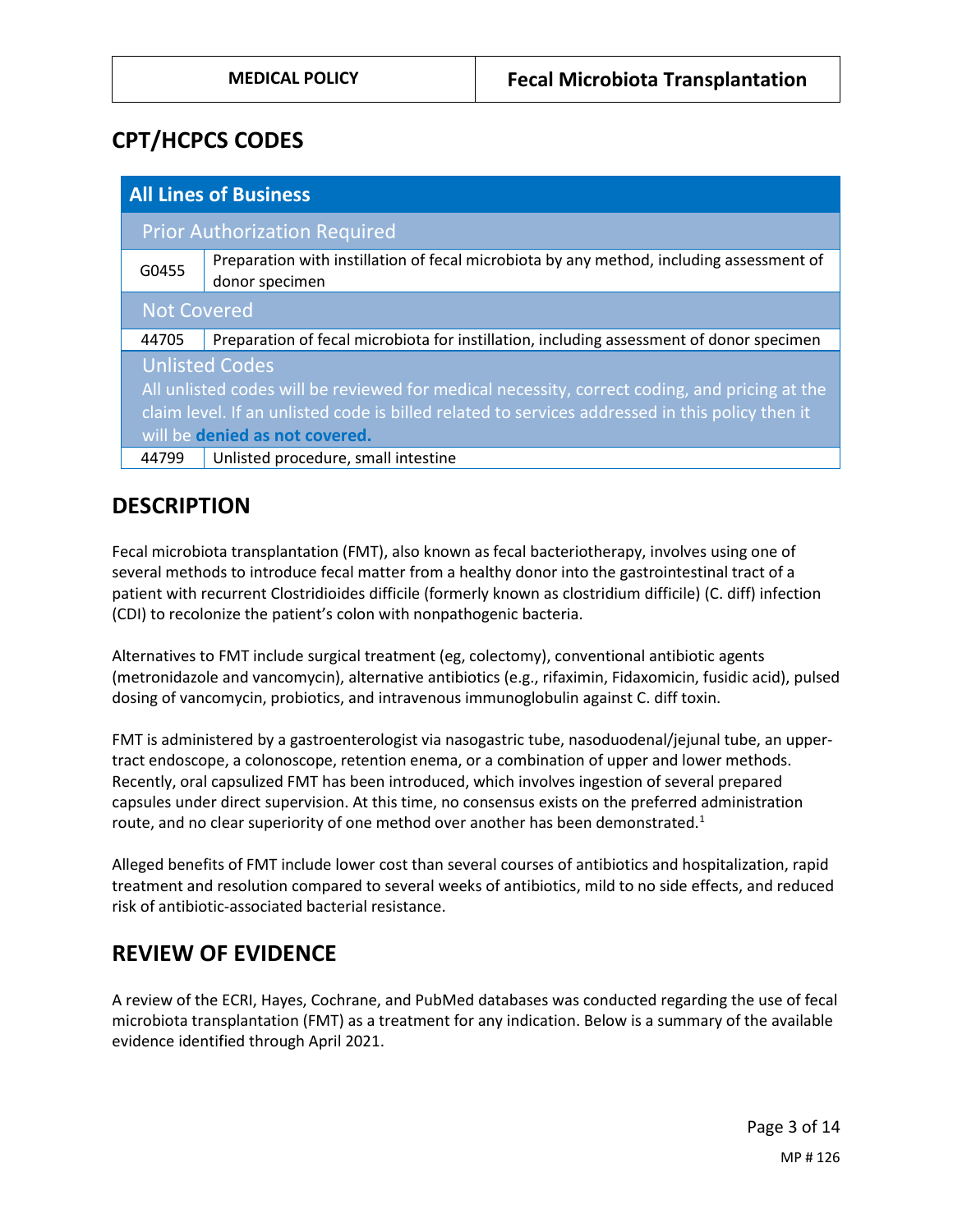## Clostridioides difficile Infections (CDI)

## *Recurrent CDI (rCDI)*

In 2020, ECRI updated a clinical evidence assessment of fecal microbiota transplantation for treating recurrent C. difficile infection.<sup>2</sup> The authors concluded that the evidence is somewhat favorable based on 1 systematic review with meta-analysis that included 8 randomized controlled trials and 1 additional RCT. Although sample studies were small in the RCTs included in the SR, overall quality of the studies was high and FMT was found to reduce diarrhea recurrence in patients with recurrent refractory CDI.

In 2016 (updated 2018; archived 2019), Hayes published a review of FMT for refractory or recurrent CDI, including four randomized controlled trials (RCTs) and eight retrospective series on adult populations.<sup>3</sup> Because studies including pediatric patients were limited, they were not included in the review. Overall, the review indicated that a small but moderate-quality body of evidence consistently reported that the use of FMT cures a large proportion of patients with refractory or recurrent CDI who had failed standard antibiotic treatment. The review stated that adverse events associated with FMT were generally rare and self-limiting. Two fair quality, moderately sized (n=39 and 43 adult patients) both reported a large magnitude of benefit among those receiving FMT compared with controls. In both RCTs, between 65- 94% of patient who underwent FMT were cured after 10 weeks, compared to 23-26% of patients in control groups (p.0.01-0.0001). As a result, Hayes assigned a **rating of "B"** for use of FMT in adult patients with relapse of CDI after  $\geq 1$  courses of  $\geq 10$  days of oral vancomycin at 125 milligrams (mg) 4 times daily or > 10 days of oral metronidazole at 500 mg 3 times daily.

Similar conclusions were drawn by the 2017 Agency for Healthcare Research and Quality (AHRQ) comparative effectiveness review, the Washington State Health Care Authority technology assessment on FMT, both of which included three of the same RCTs as the Hayes review above.<sup>4,5</sup>

Additional systematic reviews published after the ECRI and Hayes reviews reported similar conclusions regarding the use of FMT as a treatment for recurrent/refractory CDI.<sup>6-11</sup> Overall, systematic reviews on this therapy are in agreement that FMT is an effective treatment for recurrent and refractory CDI, with a relatively low rate of serious adverse events. One recent meta-analyses reported that the clinical effect varies with the delivery method and the number of administrations, suggesting that lower gastrointestinal endoscopy may be superior to all other delivery methods, and repeat FMT significantly increases the treatment effect.<sup>12</sup>

In a ten-year follow-up of patients treated with FMT for rCDI in a randomized controlled trial, Ooijevaar et. al reported that none of the patients had experienced a new-onset autoimmune, gastrointestinal, or malignant disorder during follow-up.<sup>13</sup> Of the 34 originally enrolled patients, 7 were still living and 3 were lost to follow-up at ten-years. No deaths were found to be attributable to FMT.

## *Initial CDI*

The evidence for the use of FMT for treatment of an initial CDI is limited mainly to case reports and small case series, since the majority of studies have evaluated its use in the setting of recurrent infection. These studies have been small ( $n < 7$ ) and have reported mixed results.<sup>14</sup>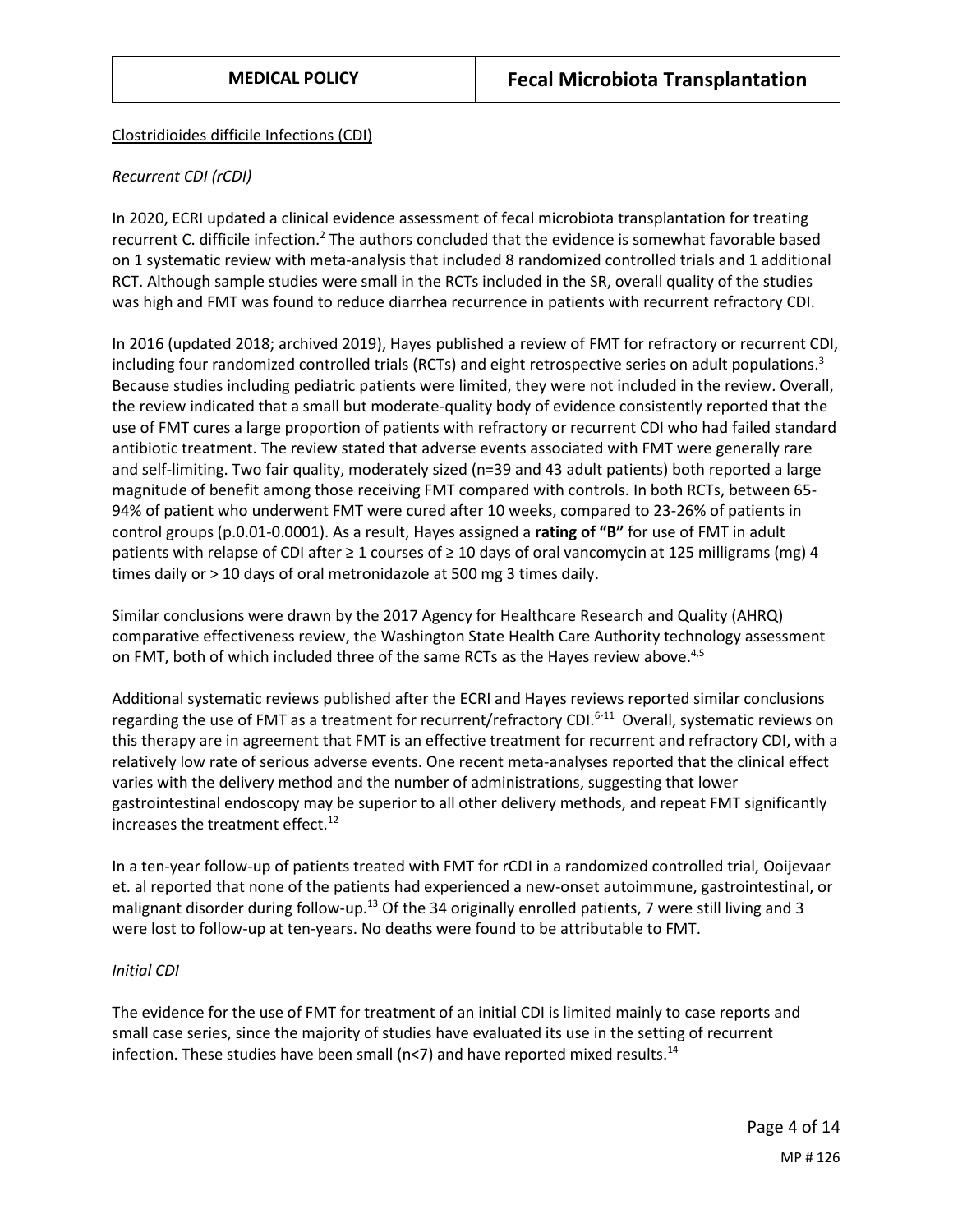One small RCT was published that evaluated the use of FMT (donor-unrelated donor mix) to standard CDI treatment, though enrollment included participants with both initial and recurrent CDI.<sup>15</sup> The trial included 19 adult patients (16 available for analysis) that evaluated FMT as a first-line treatment compared to oral vancomycin. Symptoms resolved in 8/9 patients (88.9%) in the vancomycin group, while symptoms resolved in 4/7 patients (57.1%) after the first course of FMT and in 5/7 patients (71.4%) after the second course. Cure rates were not significantly different between treatment arms and patients treated with FMT did not have higher cure rates than those treated with conventional vancomycin therapy in this setting.

## Other Indications

## *Inflammatory Bowel Disease (IBD) (Ulcerative colitis [UC] and Crohn's disease [CD])*

- In 2014, Colman and Rubin conducted a systematic review on the use of FMT as a primary therapy for IBD, including 18 studies (9 cohort studies, 8 case studies and 1 RCT).<sup>16</sup> In total, 122 patients were described [79 ulcerative colitis (UC]; 39 Crohn's disease (CD); 4 IBD unclassified). Overall, 45% (54/119) of patients achieved clinical remission. Pooled estimates of clinical remission were 22% (95% CI 10.4%-40.8%) for UC and 60.5% (95% CI 28.4%-85.6%) for CD. Of note, there was significant heterogeneity ( $1^2$  = 37%) between the cohort studies. The review concluded that there was variability between studies regarding FMT efficacy and that more RCTs are needed.
- One 2015 systematic review by Rossen et al., included seven case series (n= 6 cases of CD and 106 cases of UC) and reported clinical remission rates of 0-68% (n=3 case series) and clinical improvement rates between 20% and 92% (n=6 case series).<sup>17</sup> All seven studies were deemed of poor quality: small case series that were heterogenous in terms of site of IBD, measures of therapeutic response, clinical evaluation tools used, and inclusion of patients with CD. As a result, the review concluded that although FMT shows promise for IBD, additional studies are needed.
- In 2016, the Washington State Health Care Authority technology assessment on FMT, described above, evaluated its use as a treatment for IBD, including studies on ulcerative colitis (UC) and Crohn's disease(CD) .<sup>5</sup> The assessment only included two RCTs, and neither found any significant differences concerning clinical response or remission rates for FMT compared to placebo. Both studies had significant limitations. One study did not blind the patients, was small in size (n=38), and did not report confidence intervals. The larger RCT (n=75) was deemed to have a high risk of bias and had short-term follow-up (1.75 months). Overall, the technology assessment stated that there was sufficient evidence to evaluate the use of FMT for IBD, but that the studies suffered from methodological limitations and the quality of evidence was poor.
- Recent systematic reviews focused on the use of FMT for IBD and/or UC treatment have reported clinical remission rates between 28% and 40.5% in pooled analyses.<sup>18-23</sup> These reviews all contain the same methodological limitation including mainly case series that have small patient cohorts and lack a comparator group. Some reviews have also included case reports and conference abstracts. In addition, both sub-group and/or pooled analyses have been reported in these reviews to have modest but significant between-study heterogeneity. All reviews have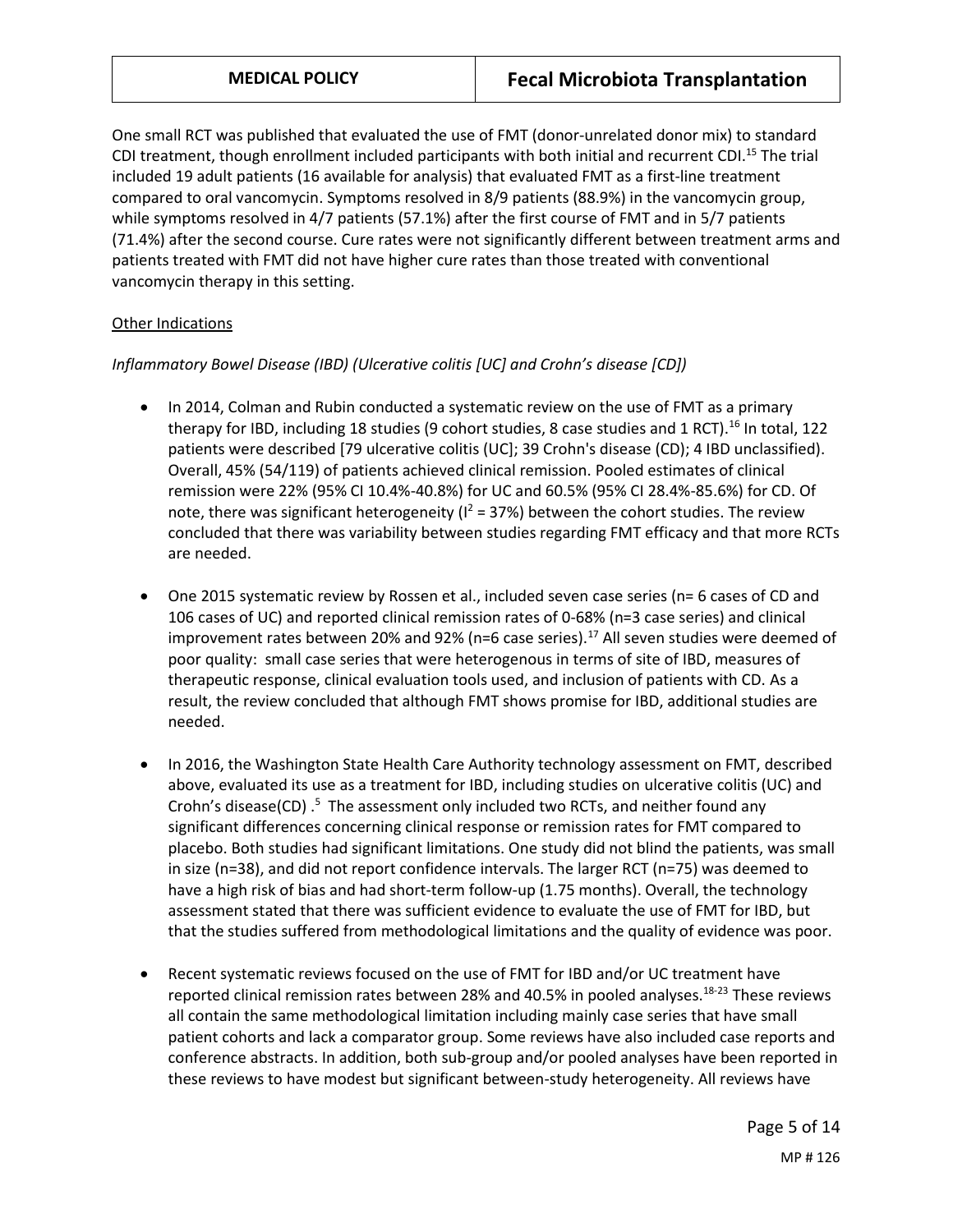indicated that additional, better-designed RCTs are still required to confirm efficacy in this population.

No additional comparative studies, including RCTS, were identified that evaluated FMT as a treatment for IBD and/or UC since the most recent systematic reviews included above.

## *Other Conditions*

In the 2015 systematic review by Rosset al. described above, studies were included which evaluated the use of FMT to treat constipation, pouchitis and irritable bowel syndrome (IBS). However, only one small case series was identified and evaluated for each of these conditions, and it were all determined to be of poor quality. The review also included one small RCT (n=18 male patients) which reported on the use of FMT for metabolic syndrome, evaluating patients six -weeks post FMT. The review concluded that there was insufficient evidence to draw conclusions about the efficacy of FMT as a treatment for any of these conditions.

Only two RCTs were identified after the publication of the Rossen et al. systematic review on conditions other than CDI and IBD, which are described below. However, these are the first RCTs to evaluate the use of FMT for these conditions, and additional larger RCTs with longer term follow-up are needed.

In 2017, Tian et al. published a small RCT on the use of FMT to treat constipation, including patients randomly assigned to conventional treatment alone ( $n = 30$ ) or FMT ( $n = 30$ ) through a nasointestinal tube. <sup>24</sup> The authors reported modestly significant differences between the intervention group and control group in the clinical cure rate (36.7% vs. 13.3%,  $p = 0.04$ ), and additional outcome measures. However, the FMT group had more treatment-related adverse events than did the control group (50 vs. 4 cases) and the study had limited follow-up (12 weeks).

In 2018, Bajaj et al. published a small RCT (n=20 patients, 10 per treatment group) evaluating FMT for treatment of hepatic encephalopathy compared to standard of care. <sup>25</sup> The authors only reported adverse events, not patient-specific health outcomes such as cure rate, and noted that treatment with placebo antibiotics, sham FMT or autologous FMT, may have been more appropriate for the control arm. This RCT was limited by the fact that the FMT treatment group was also treated with pretreatment antibiotics, making it difficult to discern the precise role of FMT alone. Given the given the selected donor approach used in this study, the results may not be generalized to FMT from different donors and administration routes.

FMT has also been evaluated in small case series and case reports as a potential treatment for chronic fatigue syndrome,<sup>26</sup> graft-versus-host disease of the gut,<sup>27,28</sup> intestinal multidrug-resistant bacterial decolonization,<sup>29</sup> irritable bowel syndrome,<sup>30</sup> hepatic encephalopathy,<sup>31</sup> and Parkinson's disease.<sup>32</sup> Due to the small number of patients evaluated for these conditions, conclusions cannot be drawn regarding the efficacy of FMT for these conditions.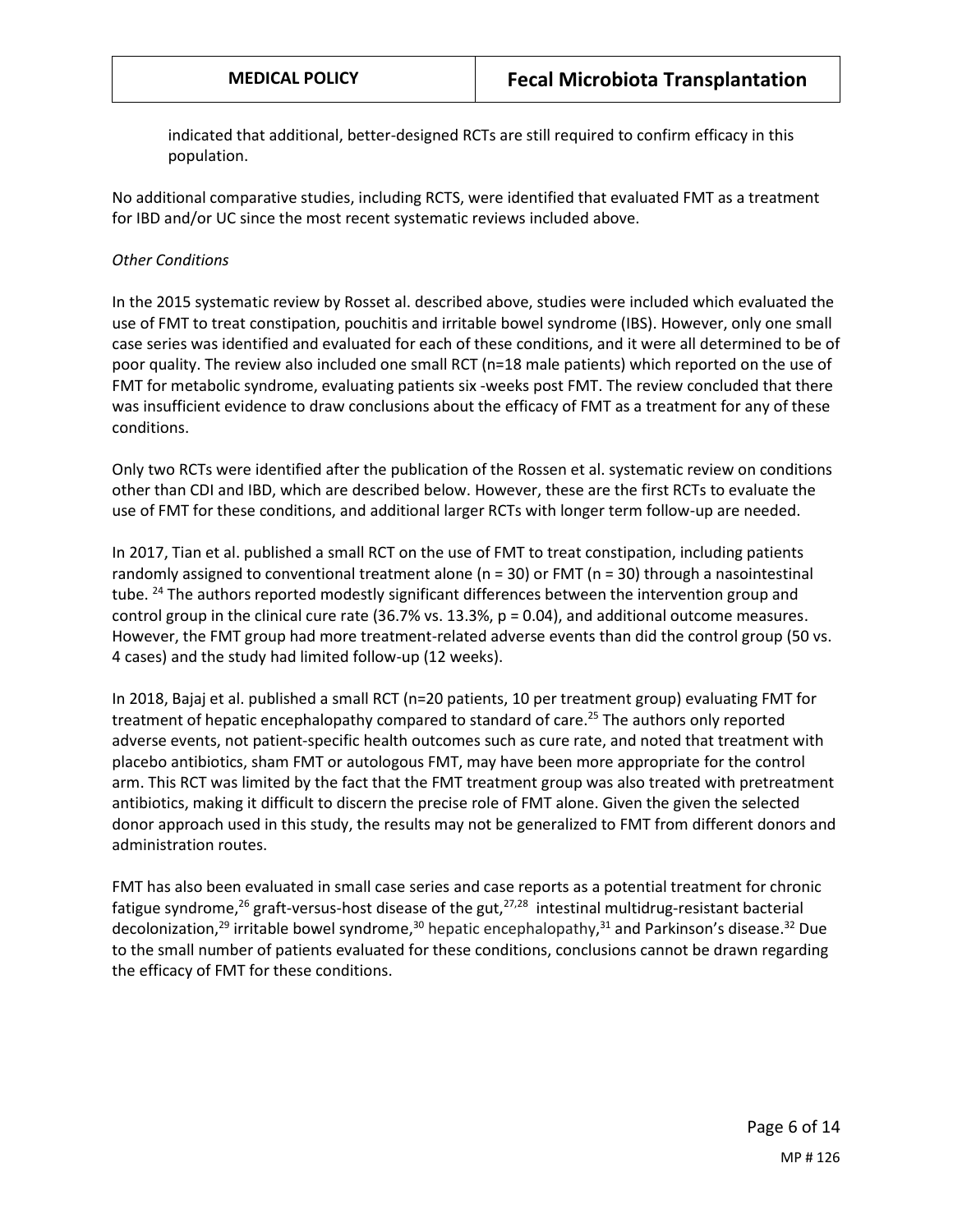## **CLINICAL PRACTICE GUIDELINES**

#### Infectious Diseases Society of America (IDSA)/ Society for Healthcare Epidemiology of America (SHEA)

In 2018, the IDSA/SHEA published joint clinical practice guidelines for clostridium difficile infection in adults and children.<sup>33</sup> This was an update to the previous 2010 guidelines and was completed in 2017. This high quality guideline was informed by a systematic review of evidence and an assessment of the benefits and harms of alternative care options, including literature published up to the end of 2016.

#### *Initial Occurrence of CDI***:**

"Either vancomycin or fidaxomicin is recommended over metronidazole for an initial episode of CDI." This was a strong recommendation based on high quality evidence and was recommended regardless of disease severity.

"In settings where access to vancomycin or fidaxomicin is limited, we suggest using metronidazole for an initial episode of nonsevere CDI only." This was a strong recommendation based on moderate quality evidence.

For fulminant CDI, previously referred to as sever, complicated CDI, "vancomycin administered orally is the regimen of choice (strong recommendation, moderate quality of evidence). If ileus is present, vancomycin can also be administered per rectum (weak recommendation, low quality of evidence)."

## *Recurrent or Recalcitrant CDI:*

First recurrence: Treatments included either vancomycin or fidaxomicin, depending on antibiotic used during the first occurrence. These were weak recommendations, based on moderate to low quality evidence.

Second or subsequent recurrence: FMT was listed as an option for recurrent CDI, with the guideline stating "[FMT] is recommended for patients with multiple recurrences of CDI who have failed appropriate antibiotic treatments." This was a strong recommendation, but is only to be considered after the second recurrence. The guideline stated, "the opinion of the panel is that appropriate antibiotic treatments for at least 2 recurrences (i.e., 3 CDI episodes) should be tried prior to offering fecal microbiota transplantation." This same recommendation was extended to children, but was a weak recommendation, based on low quality evidence.

## American Society of Colon and Rectal Surgeons (ASCRS)

In 2015, the ASCRS published evidence-based practice parameters for the management of Clostridium difficile infection that recommended the following:<sup>34</sup>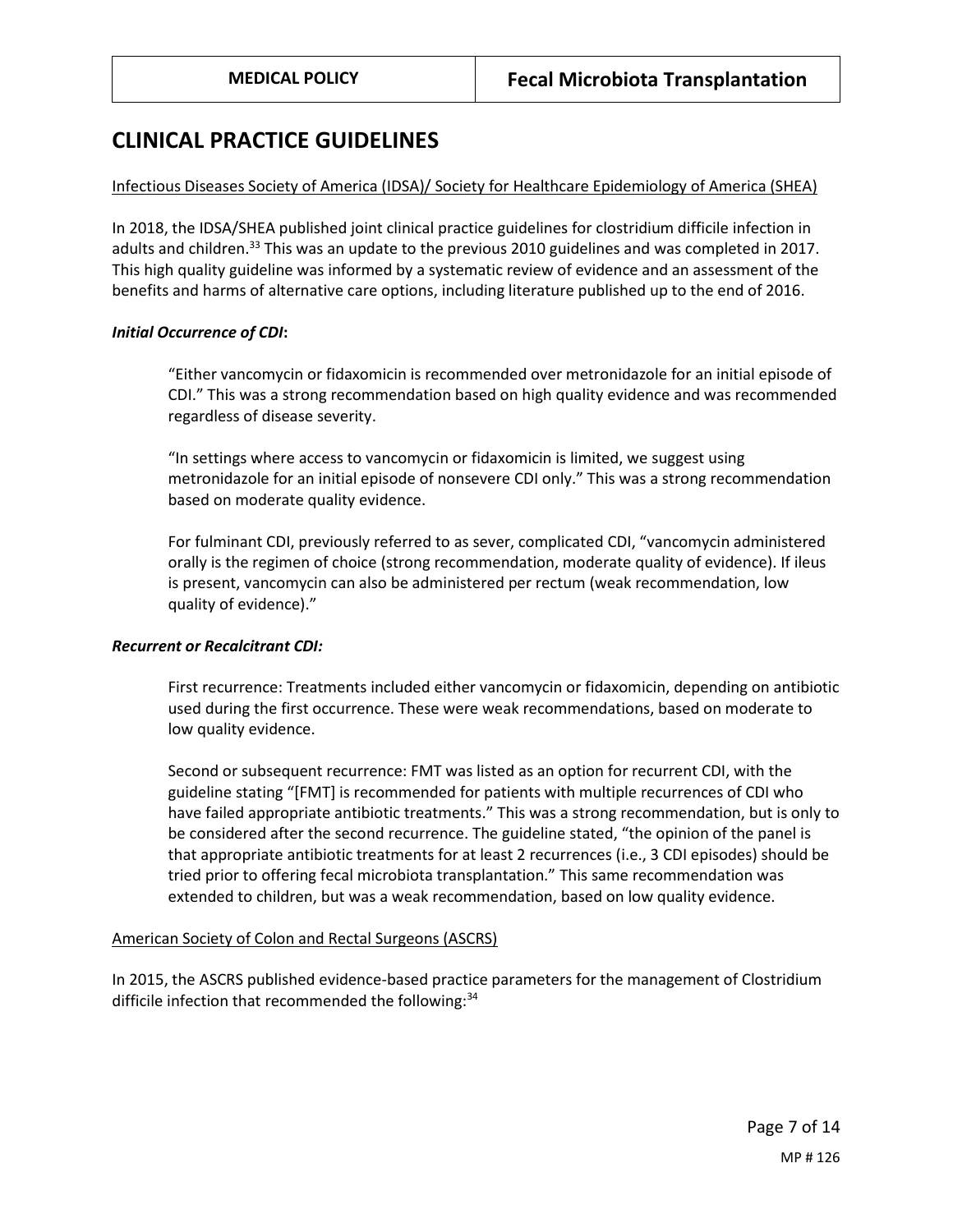#### *Initial Occurrence of CDI***:**

"Both metronidazole and vancomycin are acceptable first-line agents for an initial bout of CDI, with selection normally based on disease severity." This was a strong recommendation based on moderate-quality evidence (RCTs with limitations).

"Surgery [] should typically be reserved for patients with severe colitis that fails to improve with medical therapy, for generalized peritonitis, or for rare cases of colonic perforation." This was a strong recommendation, but was based on low-quality evidence (observational studies or case series with limited long term follow-up).

#### *Recurrent or Recalcitrant CDI:*

First line treatments for recurrent CDI (defined as recurrent diarrhea AND a positive fecal sample for C diff. or its toxins, or colonoscopic/histopathologic evidence of pseudomembranous colitis) include either metronidazole or vancomycin. This was a strong recommendation, but was based on low quality evidence.

FMT was listed as one of several alternative treatments, with the guideline stating: "Patients with refractory CDI may be considered for fecal bacteriotherapy (intestinal microbiota transplantation) if conventional measures have failed." This was a strong recommendation based on low quality evidence. However, the guideline indicated that "it is recommended that conventional methods of treatment should be sequentially exhausted before considering fecal bacteriotherapy".

The guideline also noted that, "best practices for this treatment modality still need to be developed with regard to patient selection, donor selection, and fecal transplant protocol as further experience with this technique evolves."

## National Institute for Health and Care Excellence (NICE)

In 2014, NICE issued an interventional procedure guidance for fecal microbiota transplant (FMT) for the treatment of recurrent CDI, stating the following:<sup>35</sup>

"Current evidence on the efficacy and safety of [FMT] for recurrent C. difficile infection is adequate to support the use of this procedure…. The procedure should only be considered for people with recurrent C. difficile infections that have failed to respond to antibiotics and other treatments."

The guidance stated that first line treatment includes rehydration and antibiotic therapy, but did not expand further.

## American College of Gastroenterology (ACG)

In 2013, the ACG published evidence-based practice guidelines for the diagnosis, treatment and prevention of Clostridium difficile infection.36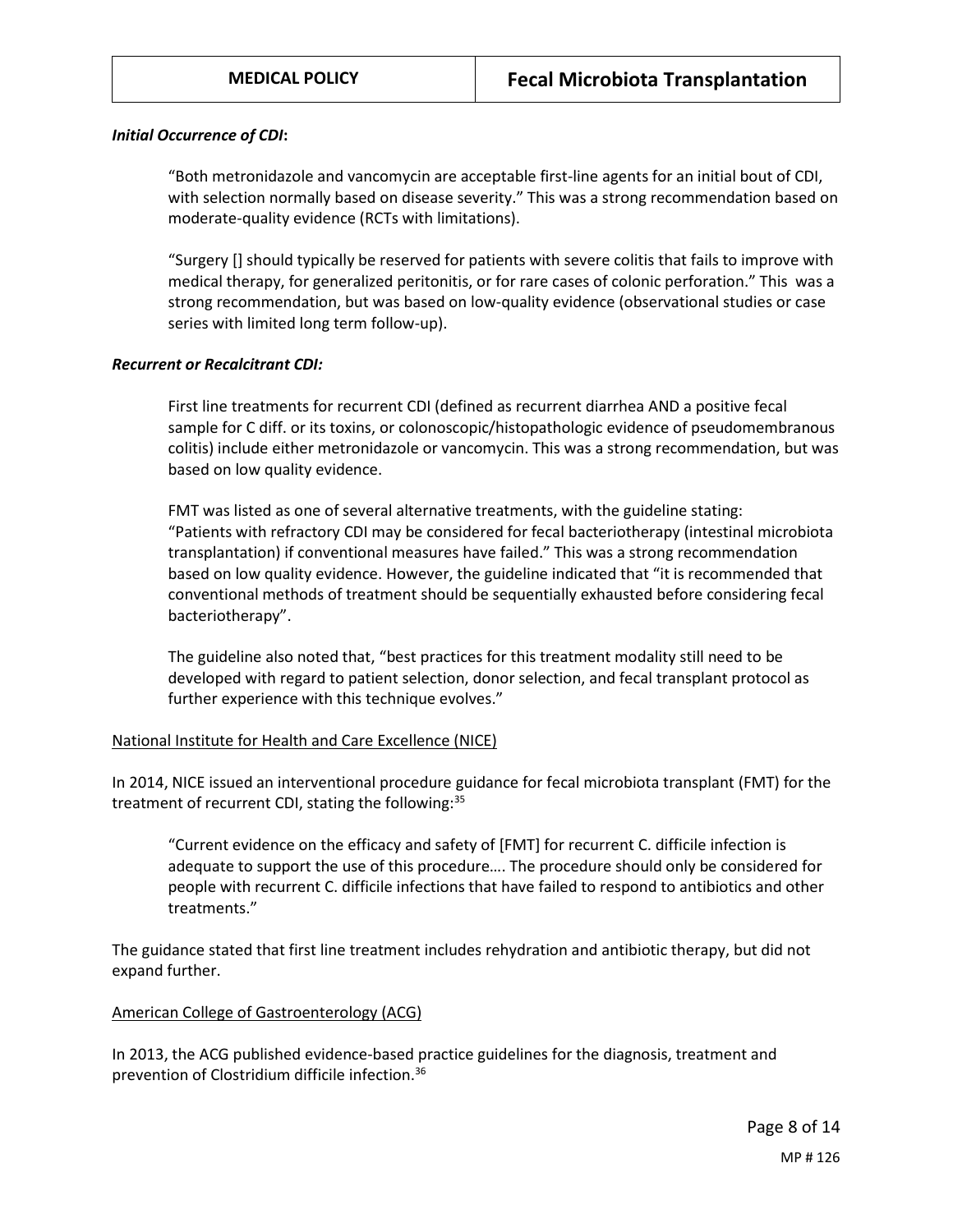#### *Initial Occurrence of CDI***:**

Either metronidazole or vancomycin were recommended as first-line agents, depending disease severity and intolerance/allergies. These were typically strong recommendations based on highto moderate-quality evidence. Severe CDI treatment recommendations included modified vancomycin protocols (strong recommendation based on low quality evidence) and surgery in select patients (strong recommendation based on moderate quality evidence).

#### *Recurrent or Recalcitrant CDI:*

First-line treatment for recurrent CDI, defined as recurrence within 8 weeks of completion of therapy, is metronidazole or pulsed vancomycin regimen. The ACG cautioned against the use of fidaxomicin due to insufficient evidence of superiority over vancomycin.

Fecal transplant should be considered, "if there is a third recurrence following a pulsed vancomycin regimen". This was a conditional (moderate strength) recommendation (uncertainty exists about the risk-benefit ratio) based on moderate-quality evidence. The ACG noted that long-term follow-up for any treatment of recurrent CDI is limited and the potential for transmission of infectious agents is a concern.

# **CENTERS FOR MEDICARE & MEDICAID**

As of 04/03/2021, no Centers for Medicare & Medicaid (CMS) coverage guidance was identified which addresses fecal microbiota transplantation for any indication.

## <span id="page-8-0"></span>**POLICY SUMMARY**

## Fecal Microbiota Transplantation for Recurrent Clostridium Difficile Infections

There is sufficient evidence to show that the use of fecal microbiota transplantation (FMT) may improve overall health outcomes for those with recurrent Clostridium difficile infections (CDI), when previous occurrences have not been helped antibiotics. In addition, clinical practice guidelines support the use of FMT in select patients. Therefore, the use of FMT for the treatment of CDI may be considered medically necessary and covered when policy criteria are met.

#### Fecal Microbiota Transplantation for Initial Clostridium Difficile Infections

There is not enough research to show that use of fecal microbiota transplantation (FMT) as a treatment for an initial occurrence of Clostridium difficile infections (CDI) improves cure rates when compared with antibiotic treatment. The existing research is nonrandomized and/or of low quality. In addition, no clinical practice guidelines based on research recommend FMT for first-time CDI. Therefore, the use of fecal microbiota transplantation for initial occurrence of Clostridium difficile infection is considered investigational and not covered.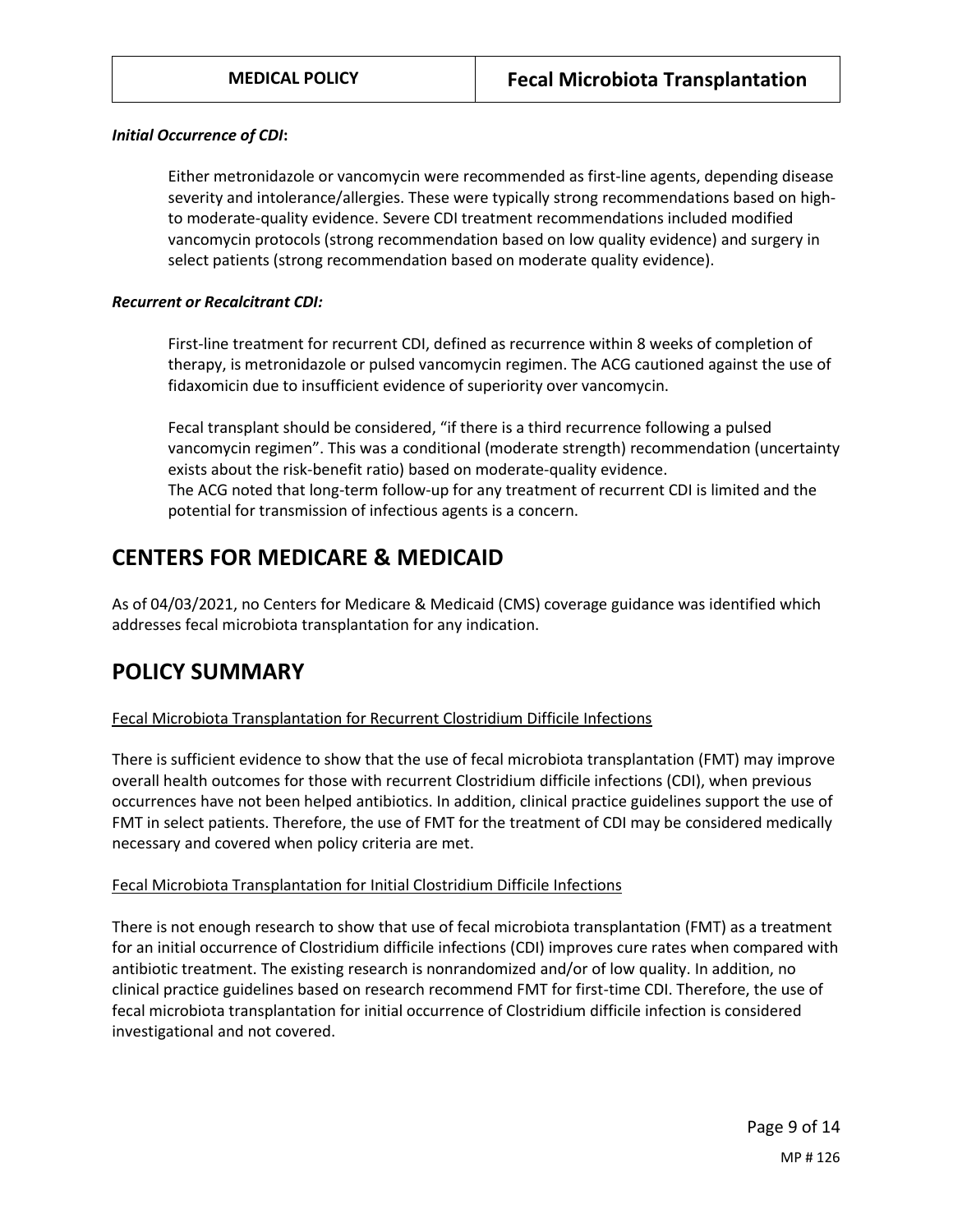## Fecal Microbiota Transplantation for Other Investigational Indications

## *Inflammatory Bowel Disease*

There is not enough research to show that fecal microbiota transplantation (FMT) used as a treatment for inflammatory bowel disease (IBD), including Crohn's disease and ulcerative colitis, improves overall health outcomes when compared with other treatments or placebo. The existing research is of nonrandomized and/or of low quality. Only two randomized controlled trials were identified, and neither found any significant clinical response or remission rates differences between FMT treatment compared to placebo. Systematic reviews of the use of FMT for IBD report that conclusions regarding the efficacy of FMT in this setting cannot be drawn at this time. No clinical practice guidelines were identified that address FMT as a treatment option for inflammatory bowel disease, Crohn's disease or ulcerative colitis. Therefore fecal microbiota transplantation for the treatment of inflammatory bowel disease (IBD), including Crohn's disease and ulcerative colitis, is considered investigational and not covered.

## *Other Indications*

There is not enough research to that fecal microbiota transplantation (FMT) used as a treatment for other conditions not addressed above, including but not limited to constipation and metabolic syndrome, improves overall health outcomes when compared with other treatments or placebo. No clinical practice guidelines were identified that address FMT as a treatment option for any indication other than Clostridium difficile infections. Therefore, FMT used as a treatment for other conditions not addressed above, is considered investigational and not covered.

# **INSTRUCTIONS FOR USE**

Company Medical Policies serve as guidance for the administration of plan benefits. Medical policies do not constitute medical advice nor a guarantee of coverage. Company Medical Policies are reviewed annually and are based upon published, peer-reviewed scientific evidence and evidence-based clinical practice guidelines that are available as of the last policy update. The Companies reserve the right to determine the application of Medical Policies and make revisions to Medical Policies at any time. Providers will be given at least 60-days notice of policy changes that are restrictive in nature.

The scope and availability of all plan benefits are determined in accordance with the applicable coverage agreement. Any conflict or variance between the terms of the coverage agreement and Company Medical Policy will be resolved in favor of the coverage agreement.

# **REGULATORY STATUS**

## U.S. Food and Drug Administration (FDA) Regulation of Fecal Microbiota for Transplantation

Currently, the FDA has classified human stool as a biological agent and determined that its use in fecal microbiota transplantation (FMT) therapy and other research should be regulated to ensure patient safety. To use FMT to treat recurrent Clostridium difficile infection (CDI), an investigational new drug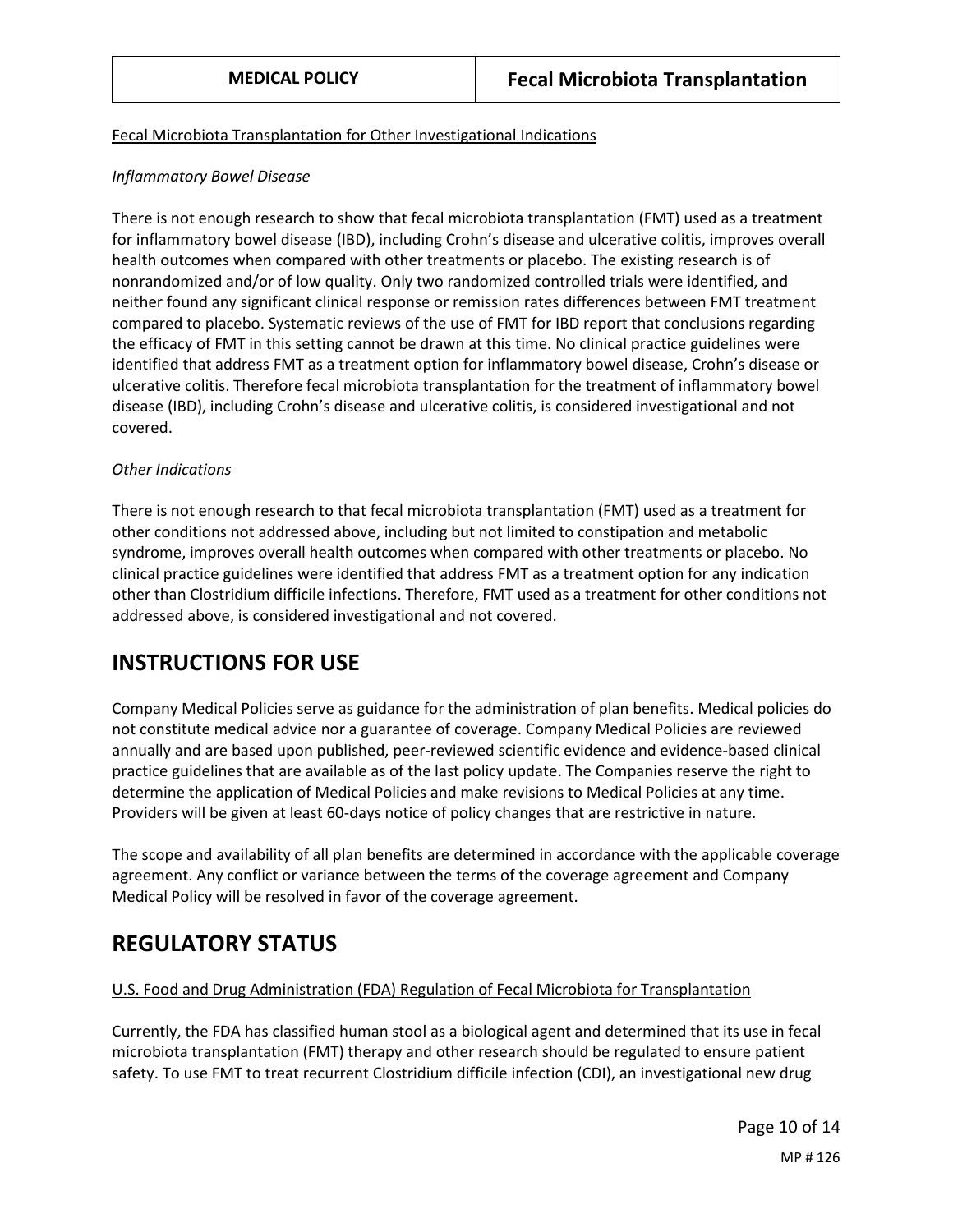(IND) permit is not required, but is strongly encouraged. Therefore, the use of FMT for recurrent CDI does not require FDA-approval.

However, the use FMT for research or to treat any condition other than recurrent CDI, required an IND permit approved by the FDA.

Per the FDA **Draft** Guidance for Industry on FMT for refractory CDI (published in March 2016): 37

"FMT administered to treat *C. difficile* infection meets the definition of a biological product, as defined in section 351(i) of the PHS Act (42 U.S.C. 262(i)), in that it is a regulated article applicable to the prevention, treatment, or cure of a disease or condition of human beings. It also meets the definition of a drug within the meaning of section 201(g) of the Federal Food, Drug, and Cosmetic Act (21 U.S.C. 321(g)), in that it is intended for use in the diagnosis, cure, mitigation, treatment, or prevention of disease in man or is intended to affect the structure or any function of the body of man. As a biological product, FMT administered to treat *C. difficile*  infection is subject to the licensing requirements set forth in section 351 of the PHS Act (42 U.S.C. 262). It is, however, exempt from these licensing requirements when administered pursuant to an IND application and in compliance with the IND regulations set forth in 21 CFR Part 312. (See 42 U.S.C. 262(a)(3))."

This guidance is in draft form only, is still open for comments and has not been approved by the FDA in its final form.

In June 2019, the FDA advised that stool donors for fecal microbiota transplantation be screened with questions that specifically address risk factors for colonization with Multi Drug Resistant Organisms (MDROs), and individuals at higher risk of colonization with MDROs should be excluded as donors.<sup>38</sup> In addition, FDA scientists advised that donor stool should be specifically tested for MDROs and not used if positive.

## Mental Health Parity Statement

Coverage decisions are made on the basis of individualized determinations of medical necessity and the experimental or investigational character of the treatment in the individual case. In cases where medical necessity is not established by policy for specific treatment modalities, evidence not previously considered regarding the efficacy of the modality that is presented shall be given consideration to determine if the policy represents current standards of care.

## **REFERENCES**

- 1. UpToDate | Fecal microbiota transplantation for treatment of Clostridioides (formerly Clostridium) difficile infection | Literature review current through: Mar 2021. | This topic last updated: Feb 01, 2021[. https://www.uptodate.com/contents/fecal-microbiota-transplantation](https://www.uptodate.com/contents/fecal-microbiota-transplantation-for-treatment-of-clostridioides-formerly-clostridium-difficile-infection)[for-treatment-of-clostridioides-formerly-clostridium-difficile-infection.](https://www.uptodate.com/contents/fecal-microbiota-transplantation-for-treatment-of-clostridioides-formerly-clostridium-difficile-infection) Accessed 04/01/2021.
- 2. ECRI Institute. Clinical Evidence Assessment. Fecal Microbiota Transplantation for Treating Recurrent C. difficile Infection. Published: 9/10/2018. Updated: 7/9/2020. [https://www.ecri.org/components/Hotline/Pages/26289.aspx.](https://www.ecri.org/components/Hotline/Pages/26289.aspx) Accessed 03/31/2021.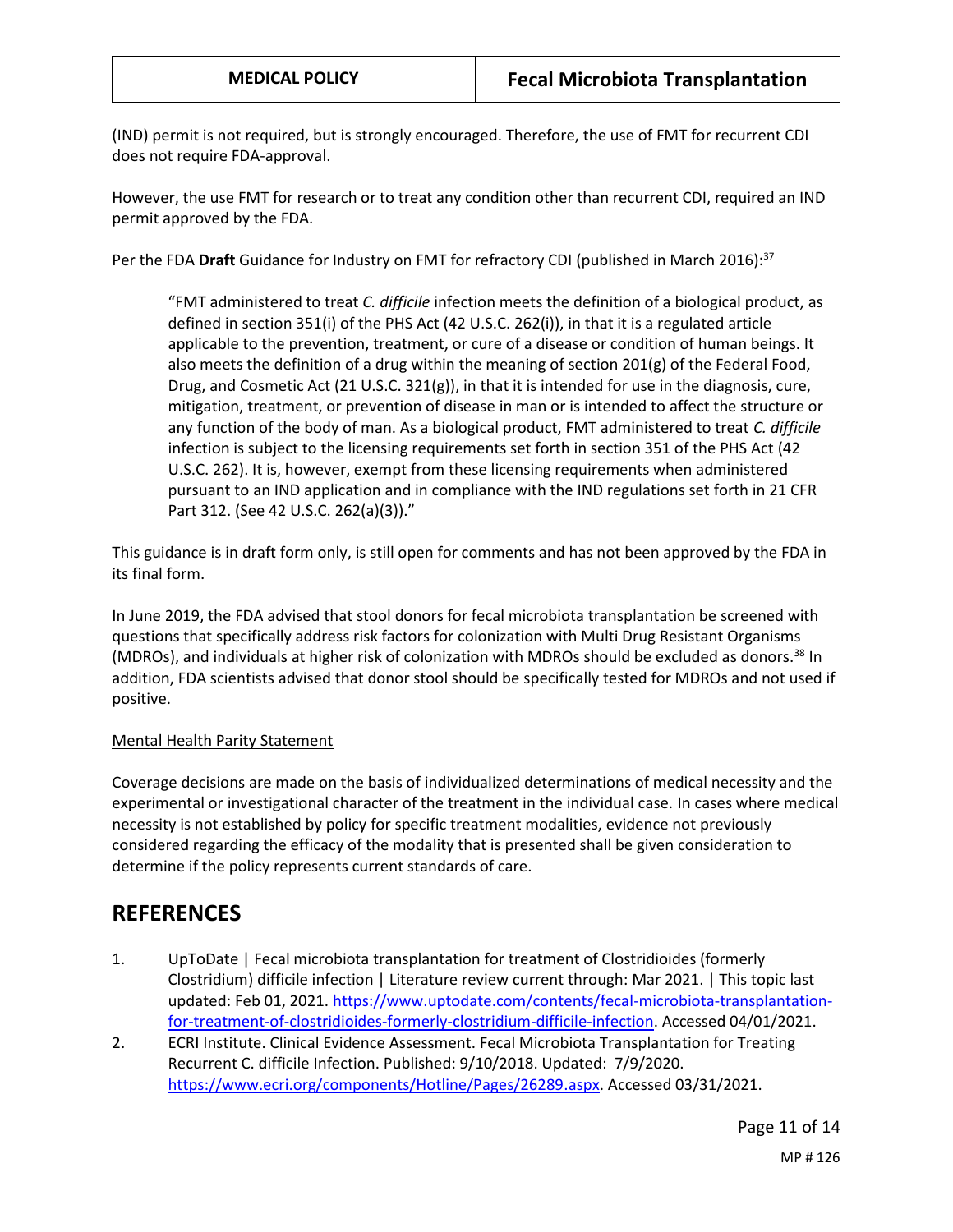3. Hayes Inc. Fecal Microbiota Transplant for Refractory or Recurrent Clostridium Difficile Infection in Adults.

[https://www.hayesinc.com/subscribers/displaySubscriberArticle.do?articleId=48366&searchSto](https://www.hayesinc.com/subscribers/displaySubscriberArticle.do?articleId=48366&searchStore=%24search_type%3Dall%24icd%3D%24keywords%3Dfecal%2Cmicrobiota%2Ctransplantation%24status%3Dall%24page%3D1%24from_date%3D%24to_date%3D%24report_type_options%3D%24technology_type_options%3D%24organ_system_options%3D%24specialty_options%3D%24order%3DasearchRelevance) [re=%24search\\_type%3Dall%24icd%3D%24keywords%3Dfecal%2Cmicrobiota%2Ctransplantation](https://www.hayesinc.com/subscribers/displaySubscriberArticle.do?articleId=48366&searchStore=%24search_type%3Dall%24icd%3D%24keywords%3Dfecal%2Cmicrobiota%2Ctransplantation%24status%3Dall%24page%3D1%24from_date%3D%24to_date%3D%24report_type_options%3D%24technology_type_options%3D%24organ_system_options%3D%24specialty_options%3D%24order%3DasearchRelevance) [%24status%3Dall%24page%3D1%24from\\_date%3D%24to\\_date%3D%24report\\_type\\_options%3](https://www.hayesinc.com/subscribers/displaySubscriberArticle.do?articleId=48366&searchStore=%24search_type%3Dall%24icd%3D%24keywords%3Dfecal%2Cmicrobiota%2Ctransplantation%24status%3Dall%24page%3D1%24from_date%3D%24to_date%3D%24report_type_options%3D%24technology_type_options%3D%24organ_system_options%3D%24specialty_options%3D%24order%3DasearchRelevance) [D%24technology\\_type\\_options%3D%24organ\\_system\\_options%3D%24specialty\\_options%3D%](https://www.hayesinc.com/subscribers/displaySubscriberArticle.do?articleId=48366&searchStore=%24search_type%3Dall%24icd%3D%24keywords%3Dfecal%2Cmicrobiota%2Ctransplantation%24status%3Dall%24page%3D1%24from_date%3D%24to_date%3D%24report_type_options%3D%24technology_type_options%3D%24organ_system_options%3D%24specialty_options%3D%24order%3DasearchRelevance) [24order%3DasearchRelevance.](https://www.hayesinc.com/subscribers/displaySubscriberArticle.do?articleId=48366&searchStore=%24search_type%3Dall%24icd%3D%24keywords%3Dfecal%2Cmicrobiota%2Ctransplantation%24status%3Dall%24page%3D1%24from_date%3D%24to_date%3D%24report_type_options%3D%24technology_type_options%3D%24organ_system_options%3D%24specialty_options%3D%24order%3DasearchRelevance) Published 2016 (updated 2018; archived 2019). Accessed last: 2/19/2020.

- 4. Agency for Healthcare Research and Quality (AHRQ). Effective Health Care Program. Comparative effectiveness review. Early Diagnosis, Prevention, and Treatment of Clostridium difficile: Update. Published: 03/29/2016. [https://effectivehealthcare.ahrq.gov/sites/default/files/pdf/c-difficile-update\\_research.pdf.](https://effectivehealthcare.ahrq.gov/sites/default/files/pdf/c-difficile-update_research.pdf) Accessed 03/31/2021.
- 5. Washington State Health Care Authority. Health Technology Clinical Committee. Helath Technology Assessment: Fecal microbiota transplantation (FMT). Final evidence report. Publihsed: September 30, 2016. [https://www.hca.wa.gov/assets/program/fmt-final-report-](https://www.hca.wa.gov/assets/program/fmt-final-report-20161005.pdf)[20161005.pdf.](https://www.hca.wa.gov/assets/program/fmt-final-report-20161005.pdf) Accessed 03/31/2021.
- 6. Chapman BC, Moore HB, Overbey DM, et al. Fecal microbiota transplant in patients with Clostridium difficile infection: A systematic review. *The journal of trauma and acute care surgery.* 2016;81(4):756-764.<https://www.ncbi.nlm.nih.gov/pubmed/27648772>
- 7. Du C, Luo Y, Walsh S, Grinspan A. Oral Fecal Microbiota Transplant Capsules Are Safe and Effective for Recurrent Clostridioides difficile Infection: A Systematic Review and Meta-Analysis. *J Clin Gastroenterol.* 2021;55(4):300-308[. https://www.ncbi.nlm.nih.gov/pubmed/33471490](https://www.ncbi.nlm.nih.gov/pubmed/33471490)
- 8. Iqbal U, Anwar H, Karim MA. Safety and efficacy of encapsulated fecal microbiota transplantation for recurrent Clostridium difficile infection: a systematic review. *European journal of gastroenterology & hepatology.* 2018. [https://journals.lww.com/eurojgh/Abstract/publishahead/Safety\\_and\\_efficacy\\_of\\_encapsulate](https://journals.lww.com/eurojgh/Abstract/publishahead/Safety_and_efficacy_of_encapsulated_fecal.98073.aspx) [d\\_fecal.98073.aspx](https://journals.lww.com/eurojgh/Abstract/publishahead/Safety_and_efficacy_of_encapsulated_fecal.98073.aspx)
- 9. Moayyedi P, Yuan Y, Baharith H, Ford AC. Faecal microbiota transplantation for <em>Clostridium difficile</em>-associated diarrhoea: a systematic review of randomised controlled trials. *The Medical journal of Australia.* 2017;207(4):166-172. [https://www.mja.com.au/journal/2017/207/4/faecal-microbiota-transplantation-clostridium](https://www.mja.com.au/journal/2017/207/4/faecal-microbiota-transplantation-clostridium-difficile-associated-diarrhoea)[difficile-associated-diarrhoea](https://www.mja.com.au/journal/2017/207/4/faecal-microbiota-transplantation-clostridium-difficile-associated-diarrhoea)
- 10. Quraishi MN, Widlak M, Bhala N, et al. Systematic review with meta-analysis: the efficacy of faecal microbiota transplantation for the treatment of recurrent and refractory Clostridium difficile infection. *Alimentary pharmacology & therapeutics.* 2017;46(5):479-493. <https://onlinelibrary.wiley.com/doi/epdf/10.1111/apt.14201>
- 11. Tang G, Yin W, Liu W. Is frozen fecal microbiota transplantation as effective as fresh fecal microbiota transplantation in patients with recurrent or refractory Clostridium difficile infection: A meta-analysis? *Diagnostic microbiology and infectious disease.* 2017;88(4):322-329. [https://www.clinicalkey.com/#!/content/playContent/1-s2.0-](https://www.clinicalkey.com/#!/content/playContent/1-s2.0-S0732889317301529?returnurl=https:%2F%2Flinkinghub.elsevier.com%2Fretrieve%2Fpii%2FS0732889317301529%3Fshowall%3Dtrue&referrer=https:%2F%2Fwww.ncbi.nlm.nih.gov%2Fpubmed%2F28602517) [S0732889317301529?returnurl=https:%2F%2Flinkinghub.elsevier.com%2Fretrieve%2Fpii%2FS0](https://www.clinicalkey.com/#!/content/playContent/1-s2.0-S0732889317301529?returnurl=https:%2F%2Flinkinghub.elsevier.com%2Fretrieve%2Fpii%2FS0732889317301529%3Fshowall%3Dtrue&referrer=https:%2F%2Fwww.ncbi.nlm.nih.gov%2Fpubmed%2F28602517) [732889317301529%3Fshowall%3Dtrue&referrer=https:%2F%2Fwww.ncbi.nlm.nih.gov%2Fpubm](https://www.clinicalkey.com/#!/content/playContent/1-s2.0-S0732889317301529?returnurl=https:%2F%2Flinkinghub.elsevier.com%2Fretrieve%2Fpii%2FS0732889317301529%3Fshowall%3Dtrue&referrer=https:%2F%2Fwww.ncbi.nlm.nih.gov%2Fpubmed%2F28602517) [ed%2F28602517](https://www.clinicalkey.com/#!/content/playContent/1-s2.0-S0732889317301529?returnurl=https:%2F%2Flinkinghub.elsevier.com%2Fretrieve%2Fpii%2FS0732889317301529%3Fshowall%3Dtrue&referrer=https:%2F%2Fwww.ncbi.nlm.nih.gov%2Fpubmed%2F28602517)
- 12. Baunwall SMD, Lee MM, Eriksen MK, et al. Faecal microbiota transplantation for recurrent Clostridioides difficile infection: An updated systematic review and meta-analysis. *EClinicalMedicine.* 2020;29-30:100642.<https://www.ncbi.nlm.nih.gov/pubmed/33437951>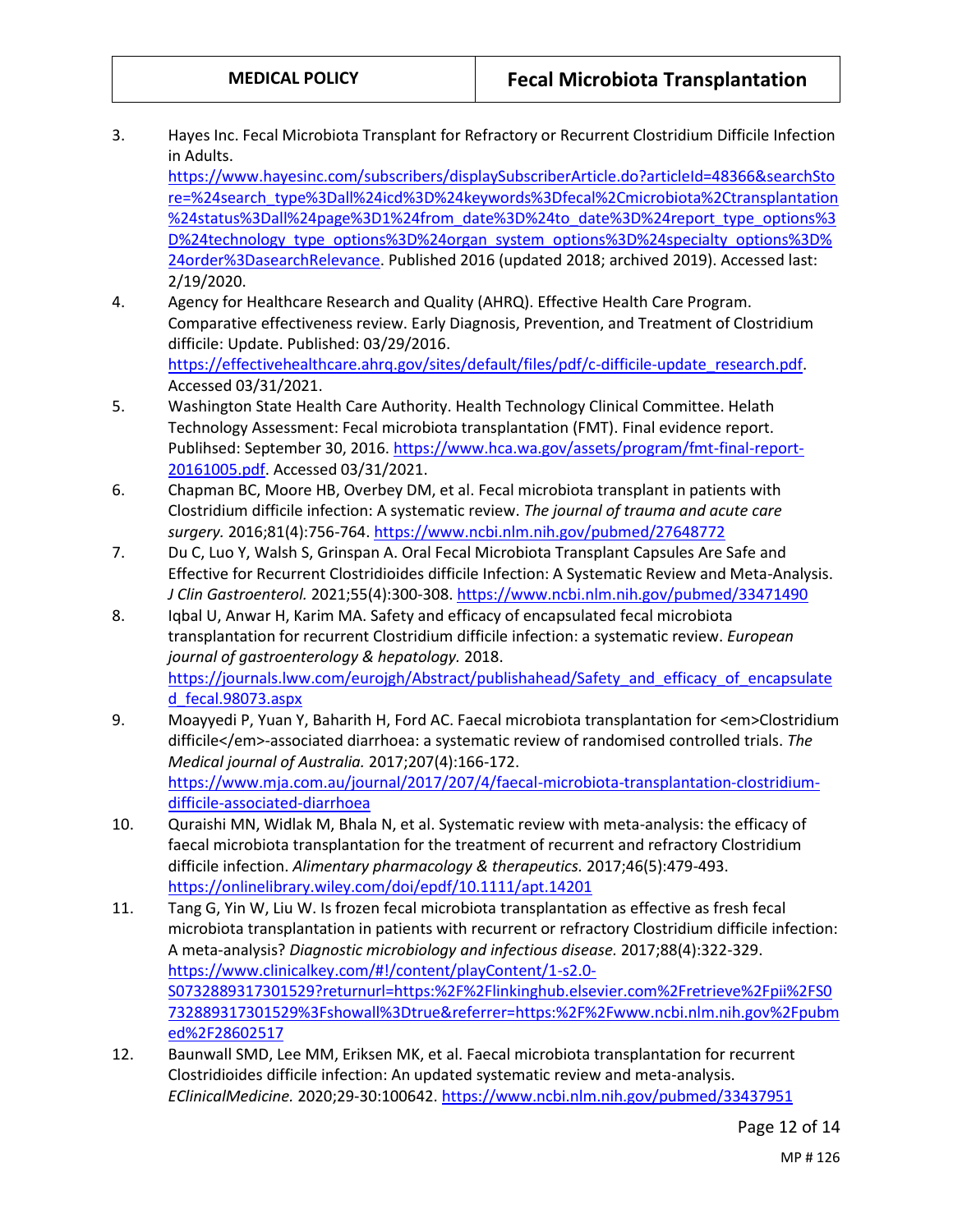- 13. Ooijevaar RE vNE, Goorhuis A, Terveer EM, van Prehn J, Verspaget HW, van Beurden YH, Dijkgraaf MGW, Keller JJ. Ten-Year Follow-Up of Patients Treated with Fecal Microbiota Transplantation for Recurrent Clostridioides difficile Infection from a Randomized Controlled Trial and Review of the Literature. Microorganisms. *Microorganisms.* 2021;9(3):548. <https://pubmed.ncbi.nlm.nih.gov/33800841/>
- 14. Lee CH, Belanger JE, Kassam Z, et al. The outcome and long-term follow-up of 94 patients with recurrent and refractory Clostridium difficile infection using single to multiple fecal microbiota transplantation via retention enema. *European journal of clinical microbiology & infectious diseases : official publication of the European Society of Clinical Microbiology.* 2014;33(8):1425- 1428[. https://www.ncbi.nlm.nih.gov/pubmed/24627239](https://www.ncbi.nlm.nih.gov/pubmed/24627239)
- 15. Camacho-Ortiz A, Gutierrez-Delgado EM, Garcia-Mazcorro JF, et al. Randomized clinical trial to evaluate the effect of fecal microbiota transplant for initial Clostridium difficile infection in intestinal microbiome. *PloS one.* 2017;12(12):e0189768. Safety and efficacy of encapsulated fecal microbiota transplantation for recurrent Clostridium difficile infection: a systematic review.
- 16. Colman RJ, Rubin DT. Fecal microbiota transplantation as therapy for inflammatory bowel disease: a systematic review and meta-analysis. *Journal of Crohn's & colitis.* 2014;8(12):1569- 1581[. https://www.ncbi.nlm.nih.gov/pmc/articles/PMC4296742/](https://www.ncbi.nlm.nih.gov/pmc/articles/PMC4296742/)
- 17. Rossen NG, MacDonald JK, de Vries EM, et al. Fecal microbiota transplantation as novel therapy in gastroenterology: A systematic review. *World journal of gastroenterology.* 2015;21(17):5359- 5371[. https://www.ncbi.nlm.nih.gov/pmc/articles/PMC4419078/](https://www.ncbi.nlm.nih.gov/pmc/articles/PMC4419078/)
- 18. Sun D, Li W, Li S, et al. Fecal Microbiota Transplantation as a Novel Therapy for Ulcerative Colitis: A Systematic Review and Meta-Analysis. *Medicine.* 2016;95(23):e3765. <https://www.ncbi.nlm.nih.gov/pmc/articles/PMC4907653/>
- 19. Narula N, Kassam Z, Yuan Y, et al. Systematic Review and Meta-analysis: Fecal Microbiota Transplantation for Treatment of Active Ulcerative Colitis. *Inflammatory bowel diseases.*  2017;23(10):1702-1709[. https://academic.oup.com/ibdjournal/article](https://academic.oup.com/ibdjournal/article-abstract/23/10/1702/4791645?redirectedFrom=fulltext)[abstract/23/10/1702/4791645?redirectedFrom=fulltext](https://academic.oup.com/ibdjournal/article-abstract/23/10/1702/4791645?redirectedFrom=fulltext)
- 20. Costello SP, Soo W, Bryant RV, Jairath V, Hart AL, Andrews JM. Systematic review with metaanalysis: faecal microbiota transplantation for the induction of remission for active ulcerative colitis. *Alimentary pharmacology & therapeutics.* 2017;46(3):213-224. <https://www.ncbi.nlm.nih.gov/pubmed/28612983>
- 21. Shi Y, Dong Y, Huang W, Zhu D, Mao H, Su P. Fecal Microbiota Transplantation for Ulcerative Colitis: A Systematic Review and Meta-Analysis. *PloS one.* 2016;11(6):e0157259. <https://www.ncbi.nlm.nih.gov/pmc/articles/PMC4905678/>
- 22. Imdad A, Nicholson MR, Tanner-Smith EE, et al. Fecal transplantation for treatment of inflammatory bowel disease. *Cochrane Database of Systematic Reviews.* 2018(11). [https://doi.org//10.1002/14651858.CD012774.pub2](https://doi.org/10.1002/14651858.CD012774.pub2)
- 23. Myneedu K, Deoker A, Schmulson MJ, Bashashati M. Fecal microbiota transplantation in irritable bowel syndrome: A systematic review and meta-analysis. *United European Gastroenterol J.*  2019;7(8):1033-1041.
- 24. Tian H, Ge X, Nie Y, et al. Fecal microbiota transplantation in patients with slow-transit constipation: A randomized, clinical trial. *PloS one.* 2017;12(2):e0171308. <https://www.ncbi.nlm.nih.gov/pmc/articles/PMC5291446/>
- 25. Bajaj JS, Kassam Z, Fagan A, et al. Fecal microbiota transplant from a rational stool donor improves hepatic encephalopathy: A randomized clinical trial. *Hepatology (Baltimore, Md).*  2017;66(6):1727-1738.<https://www.ncbi.nlm.nih.gov/pubmed/28586116>